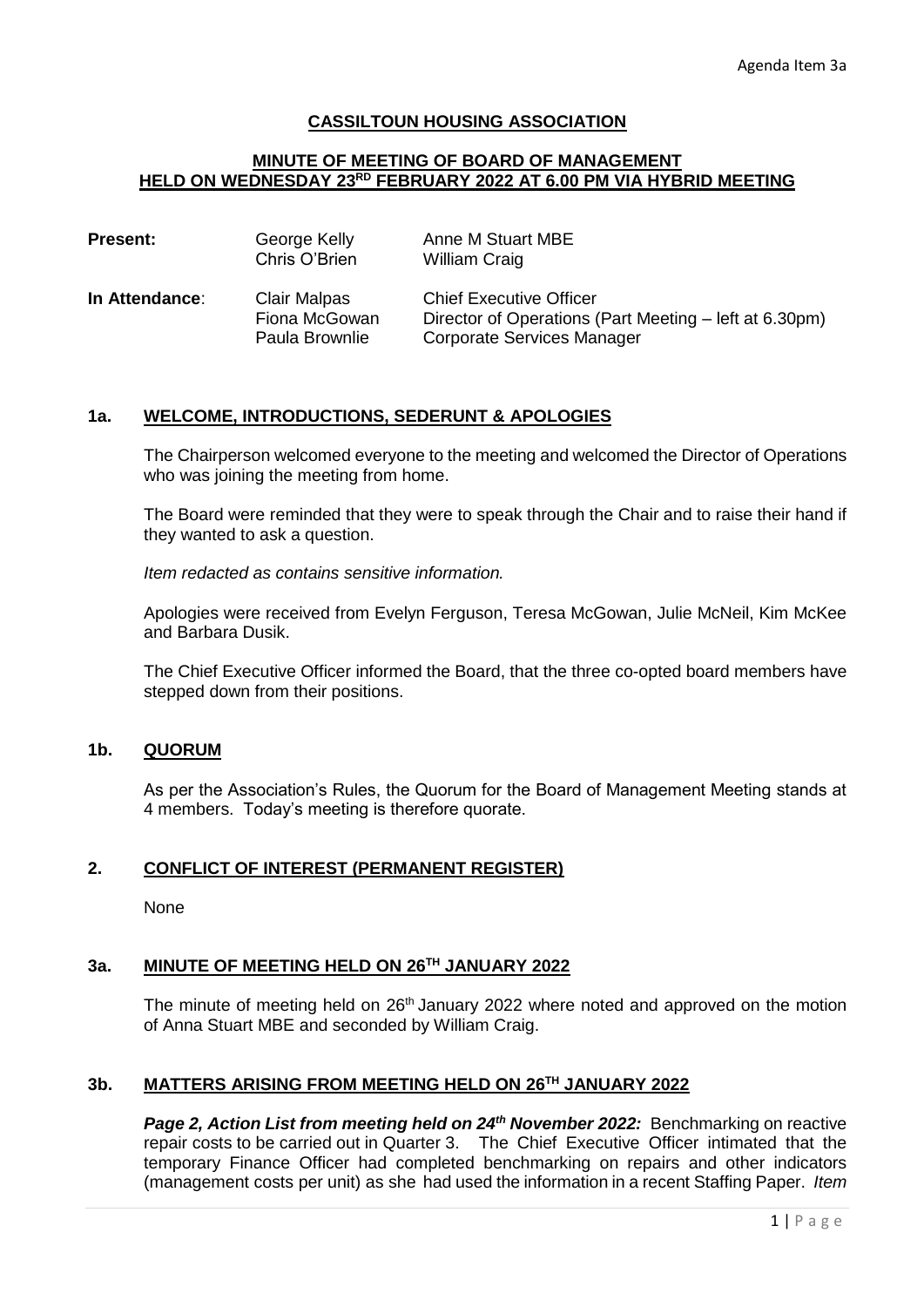*redacted as contains sensitive information.* We have asked for further analysis on the benchmarking. This information will be presented to the Board at a future meeting.

*Page 8, Annual Treasury Review:* The word Libor was spelt wrong.

*Item redacted as contains sensitive information.*

*Website update:* This work has commenced.

*Holding CEO to account:* Stuart Eglinton will be carrying out a 360 appraisal with the Chief Executive Officer.

Item redacted as

# **3c. ACTION LIST FROM MEETING HELD ON 26TH JANUARY 2022**

|                                                            | <b>Details</b>                                                                                                                                                                 | <b>Person</b><br><b>Responsible</b> | <b>Status</b>                                                                                                                                                                                |  |  |  |
|------------------------------------------------------------|--------------------------------------------------------------------------------------------------------------------------------------------------------------------------------|-------------------------------------|----------------------------------------------------------------------------------------------------------------------------------------------------------------------------------------------|--|--|--|
|                                                            | Actions from meeting held on 23rd June 2021                                                                                                                                    |                                     |                                                                                                                                                                                              |  |  |  |
| 1.                                                         | Benchmarking on reactive repair costs to be<br>carried out Qrt 3                                                                                                               | DoF/IT                              | Report to be carried out by Quarter<br>3 Deferred to Quarter 4 as awaiting<br>analysis of costs                                                                                              |  |  |  |
| 2.                                                         | Set up workshops for next review of Regulatory<br>Standards - dates to be sent out prior to<br>Christmas                                                                       | <b>CEO</b>                          | As the Board are aware, an<br><b>External Consultant will be</b><br>appointed to carry out an<br>assessment of Regulatory<br>Standards. Workshops with Board<br>will be set up in due course |  |  |  |
|                                                            | Actions from meeting held on 24th November 2021                                                                                                                                |                                     |                                                                                                                                                                                              |  |  |  |
| 3.                                                         | Community Advisory Report - Estate<br>Management Action plan of recommendations to<br>be presented to the next Advisory Panel.<br>Updates on Action Plan to be given to Board. | <b>CEO</b>                          | Ongoing                                                                                                                                                                                      |  |  |  |
|                                                            |                                                                                                                                                                                |                                     |                                                                                                                                                                                              |  |  |  |
| Actions from meeting held on 26 <sup>th</sup> January 2022 |                                                                                                                                                                                |                                     |                                                                                                                                                                                              |  |  |  |
| 4.                                                         | Minutes to be amended re Page 10, Item 13,<br>Policies – word approved to be inserted                                                                                          | <b>CSM</b>                          | <b>Completed</b>                                                                                                                                                                             |  |  |  |
|                                                            |                                                                                                                                                                                |                                     |                                                                                                                                                                                              |  |  |  |
| 5.                                                         | Recruit two Modern Apprentices                                                                                                                                                 | CEO/CSM                             | Ongoing                                                                                                                                                                                      |  |  |  |
| 6.                                                         | Director of Operations and the Corporate<br>Services Manager to the online banking service.                                                                                    | <b>CEO</b>                          | Ongoing                                                                                                                                                                                      |  |  |  |
|                                                            |                                                                                                                                                                                |                                     |                                                                                                                                                                                              |  |  |  |
| 7.                                                         | Safeguarding Adults and Children Policy - policy<br>register to be updated. Policy to be circulated to<br>staff                                                                | <b>CSM</b>                          | <b>Completed</b>                                                                                                                                                                             |  |  |  |
|                                                            |                                                                                                                                                                                |                                     |                                                                                                                                                                                              |  |  |  |
| 8.                                                         | The Board unanimously agreed not to increase<br>the rent charges at Castlemilk Drive.                                                                                          | D <sub>o</sub> O                    | <b>Completed</b>                                                                                                                                                                             |  |  |  |
|                                                            |                                                                                                                                                                                |                                     |                                                                                                                                                                                              |  |  |  |
| 9.                                                         | Rent Increase for 2022/23 - 3%                                                                                                                                                 | <b>DoO</b>                          | <b>Completed</b>                                                                                                                                                                             |  |  |  |
|                                                            |                                                                                                                                                                                |                                     |                                                                                                                                                                                              |  |  |  |
| 10.                                                        | Buchanan Lodge rent increase 2022/23 - 4%                                                                                                                                      | <b>CEO</b>                          | <b>Completed</b>                                                                                                                                                                             |  |  |  |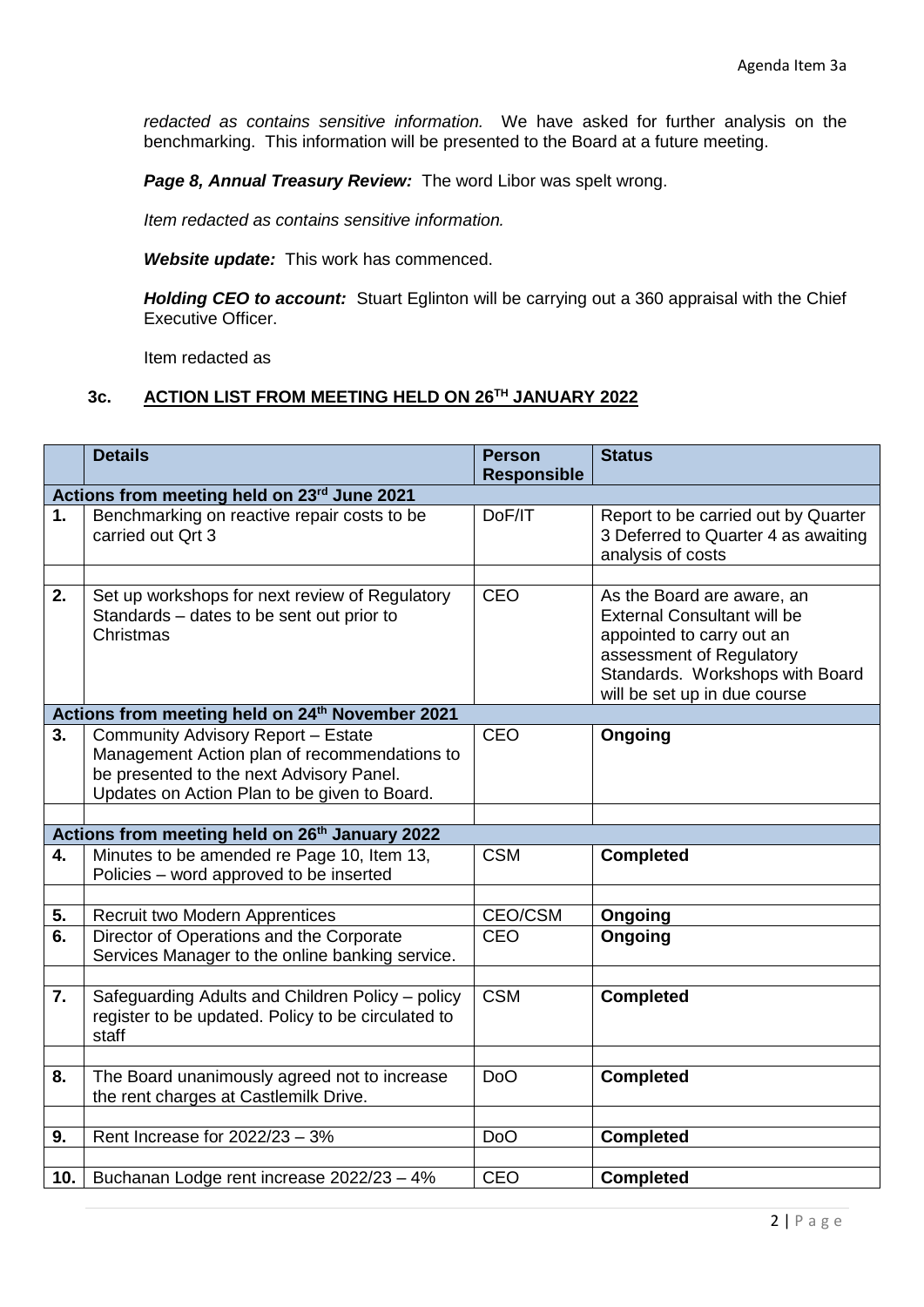| 11. | Financial Regulations Policy – approved. Policy<br>register to be updated. Policy to be circulated to<br>staff                                                                                                           | <b>CSM</b>       | <b>Completed</b> |
|-----|--------------------------------------------------------------------------------------------------------------------------------------------------------------------------------------------------------------------------|------------------|------------------|
|     |                                                                                                                                                                                                                          |                  |                  |
| 12. | Board approved the appointment of City<br>Technical Services Ltd for the provision of gas<br>maintenance services for the period 01/04/2022<br>to 31/03/2025                                                             | D <sub>o</sub> O | <b>Completed</b> |
|     |                                                                                                                                                                                                                          |                  |                  |
| 13. | Quarterly Return to Commissioner – approved<br>Return to be uploaded to Commissioner portal                                                                                                                              | <b>CSM</b>       | <b>Completed</b> |
|     |                                                                                                                                                                                                                          |                  |                  |
| 14. | <b>Policies</b><br>Data Retention Policy & Schedule – approved<br>Information Security and Personal Data Breach<br>Management Procedure - approved<br>Policy register to be updated. Policy to be<br>circulated to staff | <b>CSM</b>       | <b>Completed</b> |

# **3d**. **MINUTE OF MEETING HELD ON 20TH JANUARY 2022**

The minute of meeting held on  $20<sup>th</sup>$  January 2022 where noted and approved on the motion of William Craig and seconded by Chris O'Brien.

### **3e. MATTERS ARISING FROM MEETING HELD ON 20TH JANUARY 2022**

None

# **4. CHAIR'S REPORT**

## **Wednesday 9th February**

### **Audit and Risk Sub Committee**

Delighted again to receive a Strong Assurance Report for Cassiltoun Housing Association and Cassiltoun Trust. We received a strong Corporate Governance report and noted the Follow Up Review Report of the 2021 Audit. This is our evidence that as a Board, we have a good strong staff team who are achieving everything asked of them.

### **Thursday 17th February**

#### **Interviews for the position of Assistant Handyperson.**

We successfully recruited one candidate.

### **Staffing Sub Committee Meeting**

CEO will give an update under agenda item 16.

February 2022 is turning out to be a good month of storm clearing from our skies, Arwen, Barra, Corrie, Dudley and Eunice have all been and gone. We have survived the worst! In the storm of COVID our health and well-being has been severely tested by swirling,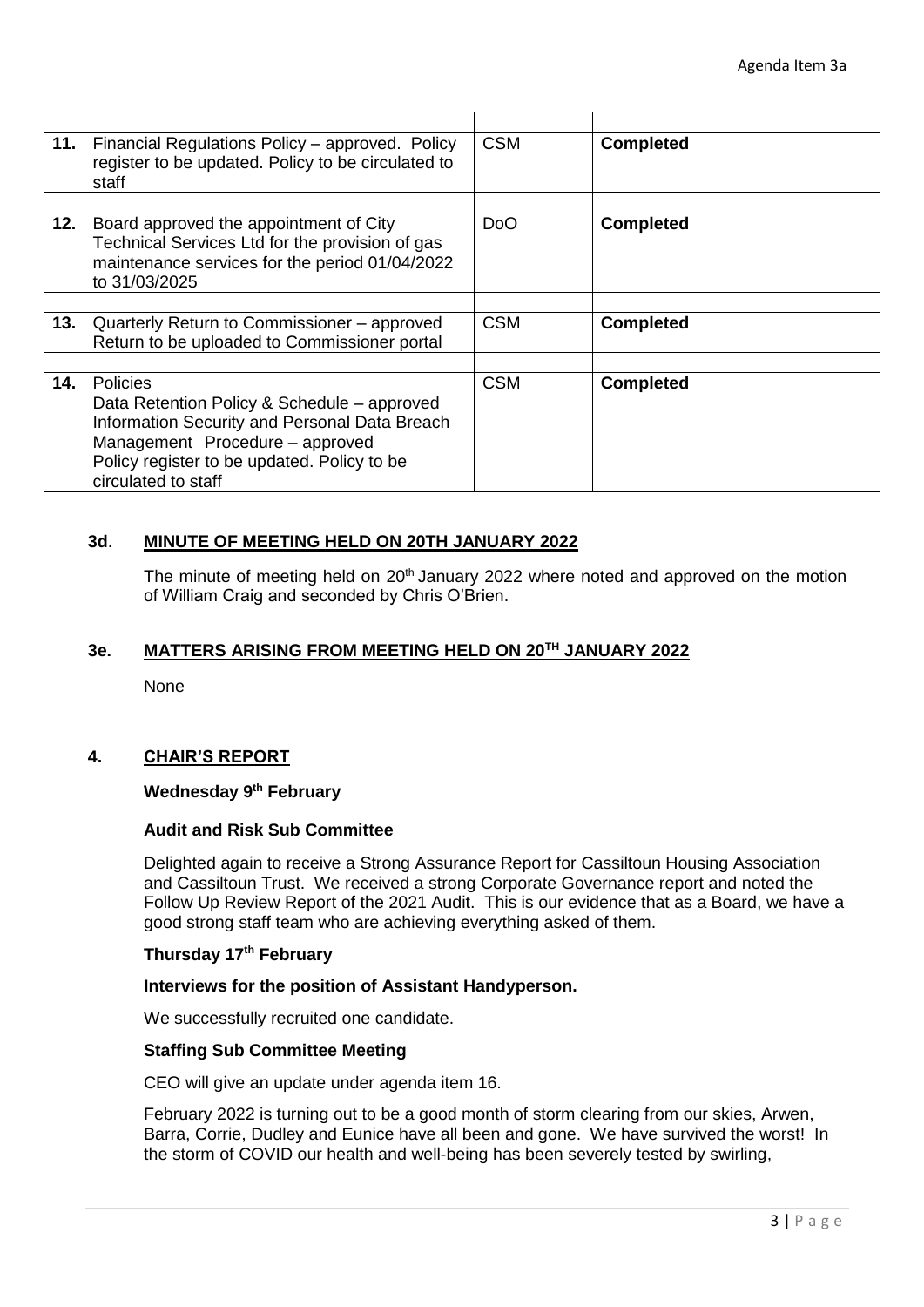overhead gales but now as things calm down we can all slowly get back to normal whatever that may be and begin a new exciting chapter in our lives.

# **5. PROCUREMENT OF A FACILITIES MANAGEMENT CONTRACTOR FOR BUCHANAN LODGE**

The Director of Operations presented the above report previously circulated with the agenda.

The purpose of the report was to seek approval from the Board for the procurement process to be used for selecting a contractor for a contract that is due to expire at the end of September 2022, namely the facilities management contract at Buchanan Lodge.

The report summarised the proposed stages of the procurement process and seeks delegated authority for senior staff to allow key milestone dates to be met.

After discussion, the Board approved the undernoted:-

## *The proposed procurement of a contractor to undertake facilities management at Buchanan Lodge*

*Redacted as contains sensitive information.*

*Gave delegated authority to the Director of Operations as follows:*

- *To carry out the shortlisting of firms following on from the pre-qualification stage*
- *To agree the format of the second stage quality assessment*
- *To establish any appropriate community benefit requirements for the project*
- *To approve appointment of a preferred contractor up to a maximum of – redacted as contains sensitive information.*

*The Board will be invited to participate in the second stage interviews and attend the tender opening.*

*A retrospective report be presented to the Board in September 2022 to close off the procurement process.*

# **6. APPOINTMENT OF INTERNAL AUDITOR 2022-2024**

The Chief Executive presented the above report previously circulated with the agenda. The purpose of the report was to seek approval from the Board to negotiate with the current provider of Internal Audit Services for a further 2 years (as per the invitation to tender process the contract was for 3 years with the option to extend for a further 2 years).

### *After discussion, the Board approved to:*

*Give delegated authority to the CEO to negotiate with Wylie and Bisset to provide Internal Audit services for the period 01/04/2022- 31/03/2024. Item redacted as contains commercially sensitive information.*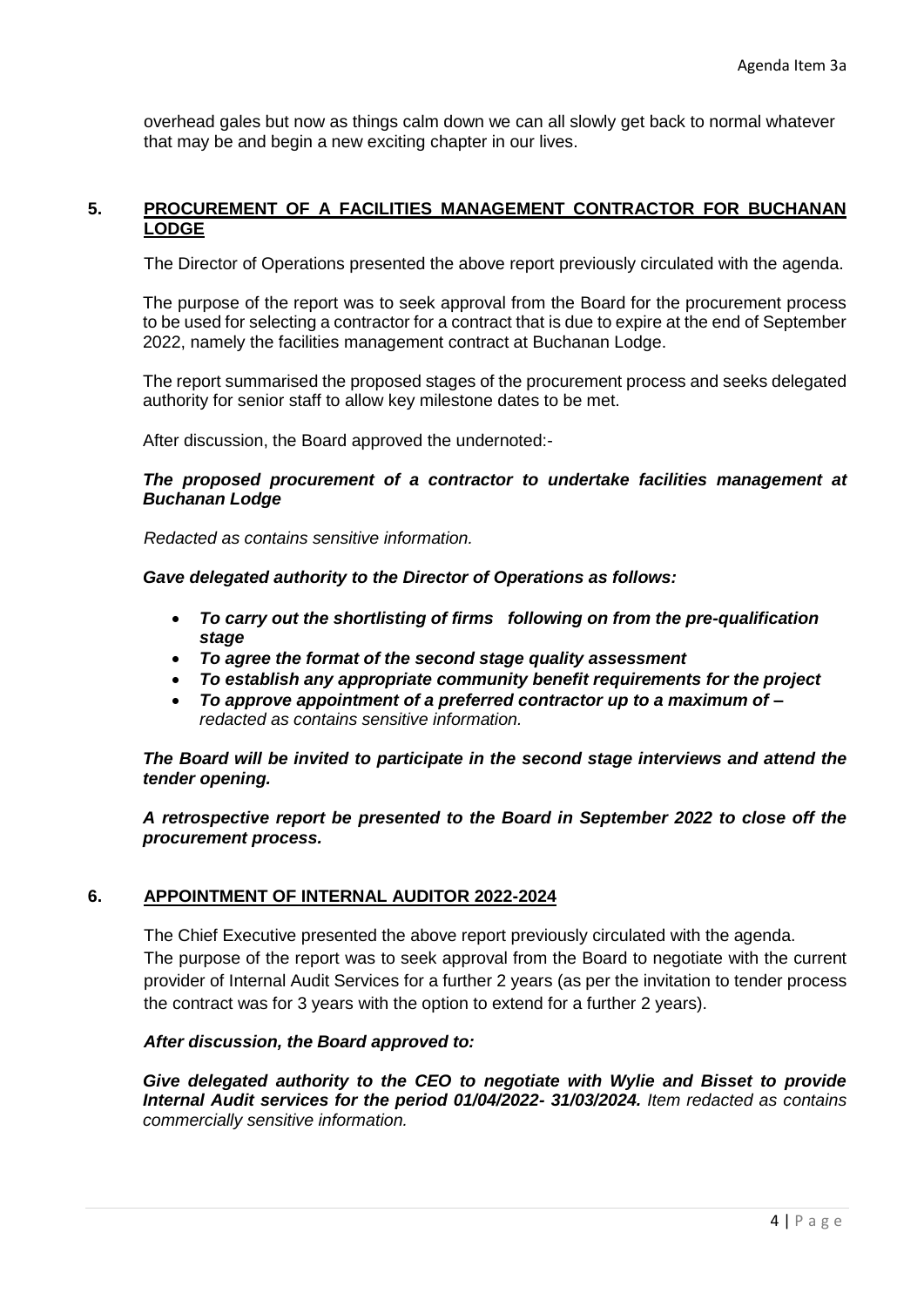*The Board noted that this is a variation from the Association's Procurement Policy but does not breach current procurement legislation as the size of the commission is under the threshold for it to be considered a 'regulated'.*

*The commission be re-tendered on PCS via 'quick quote' or restricted tender for the period 01/04/2024 onwards.*

# **7. LETTING PLAN**

The Director of Operations presented the above Letting Plan previously circulated with the agenda.

*After discussion, the Board approved the Letting Plan for 2022-23.*

### **8. BUSINESS AWAY DAY – WEDNESDAY 9TH MARCH 2022**

The Chief Executive Officer presented the agenda for our Business Away Day on Wednesday 9<sup>th</sup> March 2022 in the Radisson Blue, Glasgow.

The Board noted the agenda.

# **9. FORMER TENANT ARREARS WRITE OFF**

The Director of Operations presented the above Former Tenant Arrears Write Off report previously circulated with the agenda.

*After discussion, the Board approved to write off – item redacted as contains sensitive information.*

6.30pm – Director of Operations left the meeting

# **10. POLICIES**

### **10a. NOTIFIABLE EVENTS POLICY**

The Corporate Services Manager presented the above revised policy previously circulated with the agenda.

*After discussion, the Board approved the revised Notifiable Events Policy.*

### **10b. DIGNITY AT WORK POLICY**

The Corporate Services Manager presented the above revised policy previously circulated with the agenda.

### *After discussion, the Board approved the revised Dignity at Work Policy.*

# **11. CORRESPONDENCE**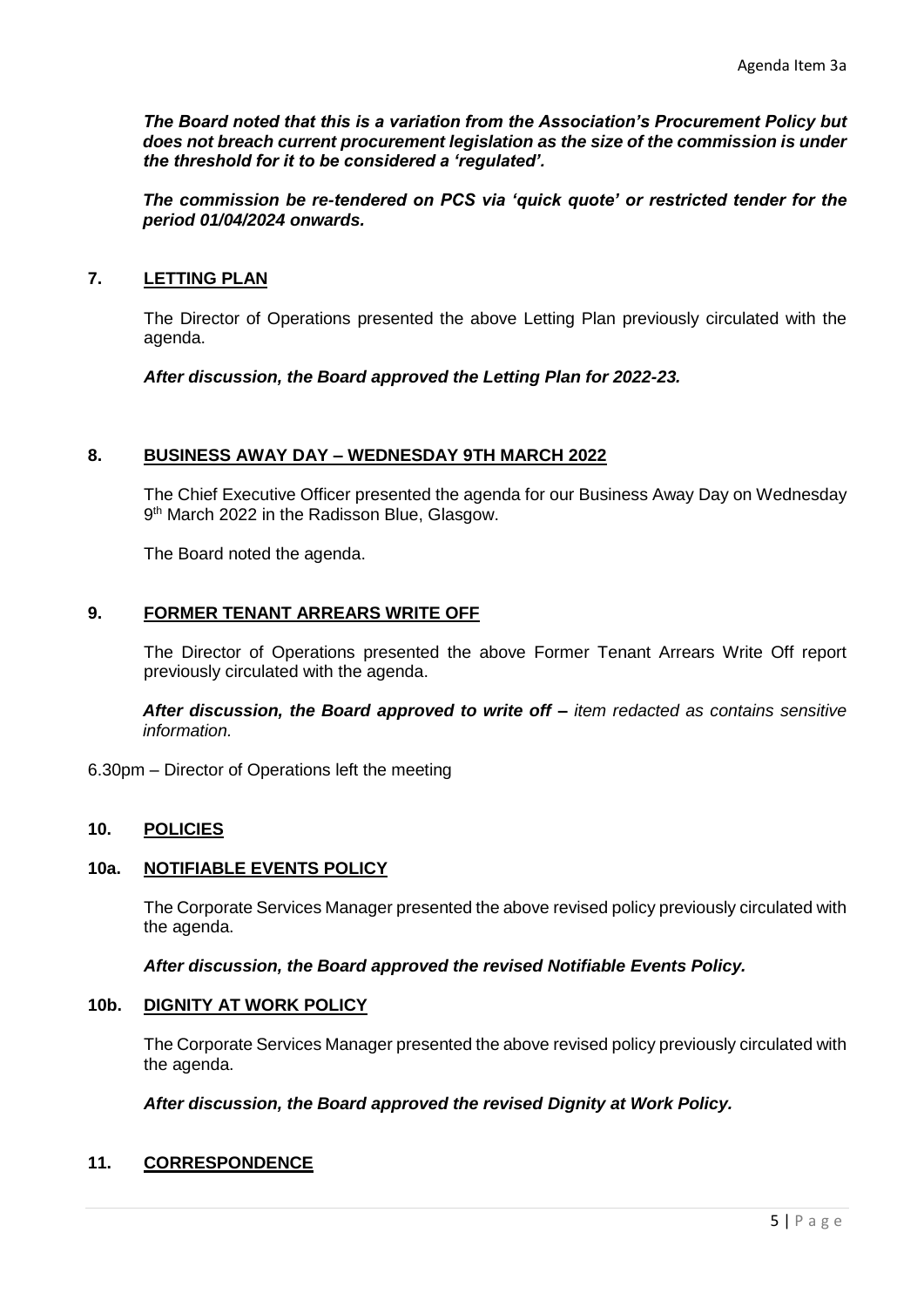**GWSF – Regeneration Conference: 24th June 2022, Reidvale Neighbourhood Centre:**  Corporate Services Manager to circulate details to the Board. The Chief Executive Officer informed the Board that we have been asked to speak at a round table discussion along with Ardenglen Housing Association at the Conference. The Communities Team will facilitate this discussion.

# **12. APPLICATIONS FOR MEMBERSHIP**

None

# **13. USE OF SEAL**

None

# **14. ENTITLEMENT, BENEFIT AND PAYMENTS**

None

# **15. NOTIFIABLE EVENTS**

*Item redacted as contains sensitive information.*

## **16. SUBSIDIARY AND SUB COMMITTEE DECISIONS MADE BETWEEN 27TH JANUARY 2022 - 23RD FEBRUARY 2022**

# **Operation Sub Committee Meeting – 20th January 2022**

Delegated authority for the Housing Manager to undertake procurement exercise for Gutter Cleaning

Operation Service Plan Approved

Policies Approved:

- (a) Policy & Procedure for Debt Recovery of Factored Properties
- (b) Estate Management Policy
- (c) Right to Repair Policy
- (d) Factoring Policy

Court Action – Approval for the continuation of the necessary action for those who have breached their tenancy agreement, including court action up to and including decree for eviction for recovery or possession, debt outstanding and expenses which if granted will result in the repossession of the property.

Approval:-

- (a) £16,934.05 in former tenant arrears is written off as no longer viable to pursue
- (b) continue to pursue £18,954.50

# **Audit & Risk Sub Committee – 9 th February 2022**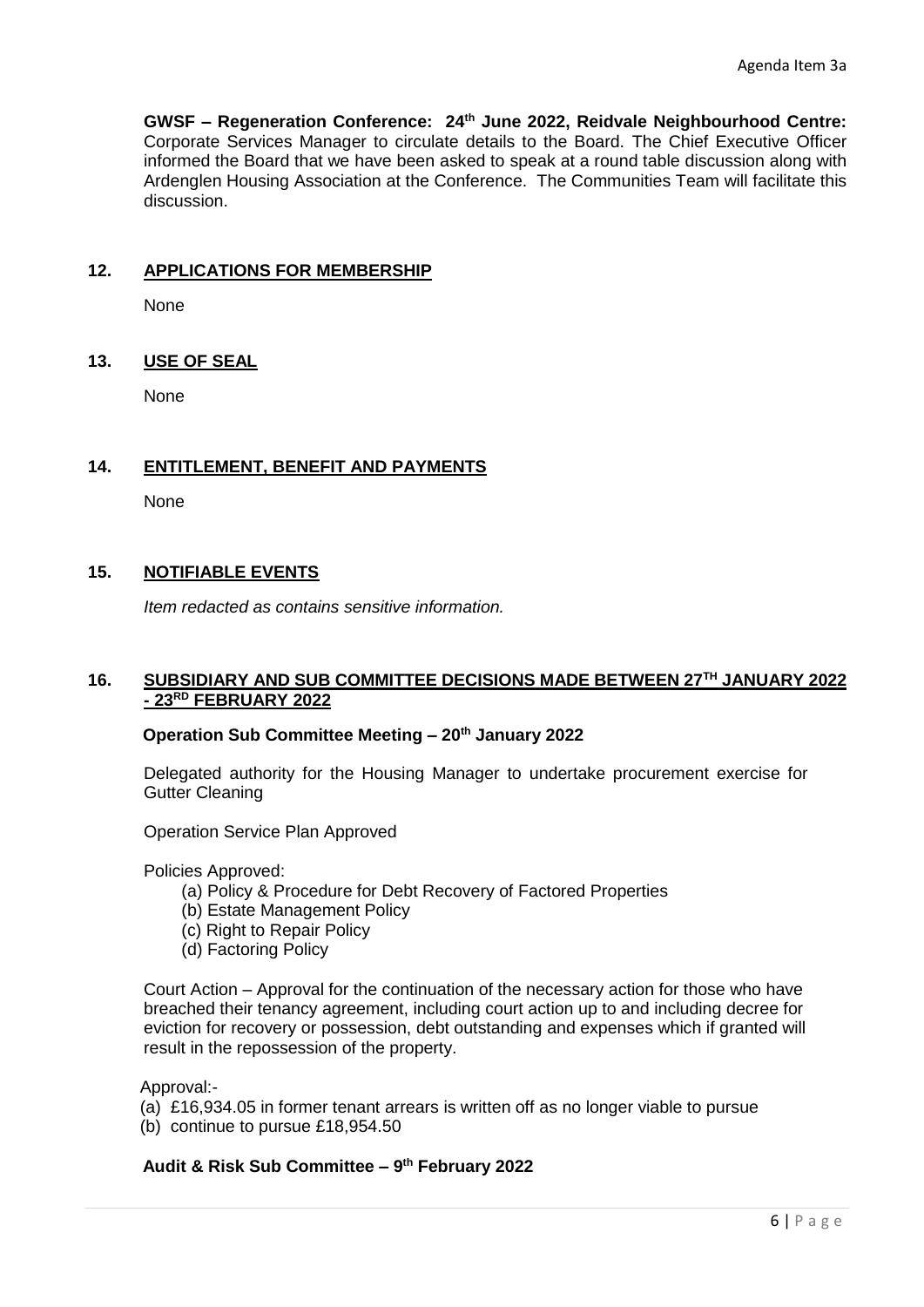Internal Audit Plan Cassiltoun Trust – approved

Internal Audit Plan Corporate Governance 2021 – approved

Internal Audit Follow Up Report & update on Action Plans – noted and approved

Cassiltoun Group Risk Register – approved

# **Staffing Sub Committee – 17th February 2022**

Approval given to recruit 3 technical staff

Technical Officer, Grade 7/8

Senior Technical Assistant, Grade 6

Customer Services Assistant, Technical, Grade 4

The Committee approved to deviate from the policy and to seek CVs instead of Application Forms to try and widen the pool of applicants

Approval given for staff to return to the office on  $28<sup>th</sup>$  February (CEO has asked for Staff's feedback on this)

Approval given to carry over annual leave for some staff

Approval given to deviate from the procurement policy to appoint Fettes McDonald to provide a financial service to the Association

Approval given to extend the two Finance Temp Staff until end of May 2022

**The Board discussed the Board's involvement on interview panels and approved for the Board to sit on interview panels at Grade 7 and above.**

# **17. HEALTH & SAFETY/HWL**

H&S Landlord Committee meeting was postponed to 21<sup>st</sup> March 2022

EVH have sent out a number of updates for the H&S Manual.

# **18. AOCB**

**Insurance**: The Board are aware that our Insurance contract is up for renewal. Our Insurance Broker, Bruce Stevenson, has put it on the procurement website.

Delegated authority was given to the CEO to appoint the relevant insurance company based on price and quality.

*Item redacted as contains commercially sensitive information. The Board unanimously approved to appoint AVID Insurers.*

**Complaints Training, 2nd March 2022 at 6pm with Stuart Eglinton.** Board to note date and time.